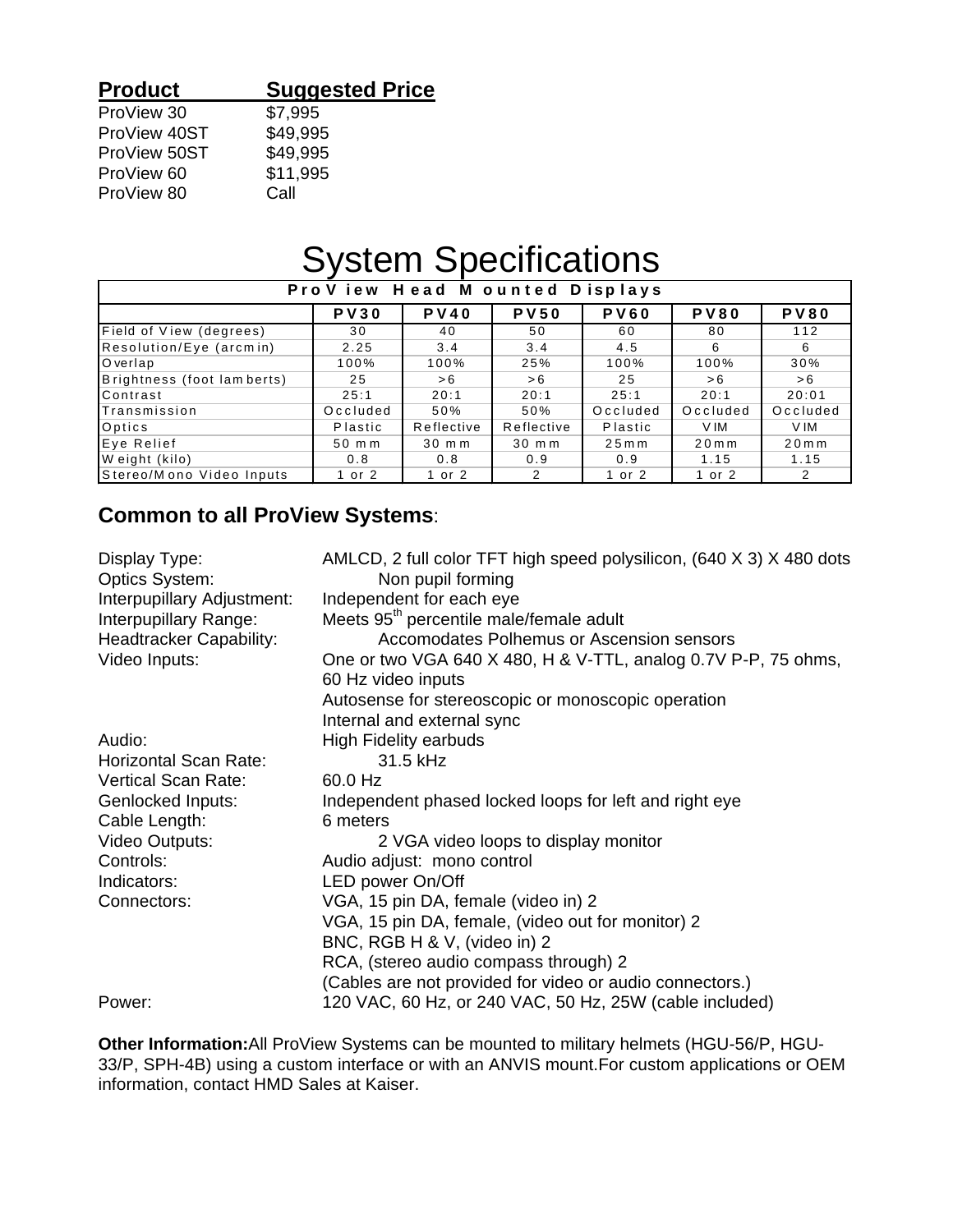# **The ProView 30 Head Mounted Display System**



- **Designed specifically for the Professional User**
- **Full Color True VGA Resolution**
- **Autosense Logic for Stereoscopic or Monoscopic Viewing**
- **Hi-Fi Stereo Sound**
- **"Comfort-Fit" Headband**
- **Eyeglass Compatible**
- **Ruggedized for Durability**
- **Full Range of Adjustments**
- **See Around Capability**

The Display Products Group of KEO introduces the first head mounted display system designed specifically for the professional user. This display device has the highest resolution available using liquid crystal displays, making the ProView<sup>TM</sup> lightweight and versatile for many professional applications. It's full range of adjustments provide easy and fatigue-free viewing. Specially designed optics allow for hours of viewing without eye strain. The control unit is capable of accepting one or two VGA inputs, and easily adaptable to accepting NTSC inputs with a scan converter.

.

### **The Applications**

•

- **Industrial Inspection**
- **Non Destructive Testing**
- **Process Control**
- **Data Acquisition**
- **Remote Viewfinder**
- **Remote Conferencing**
- **Portable Computing**
- **Computer Training**
- **CAD/CAM Display**

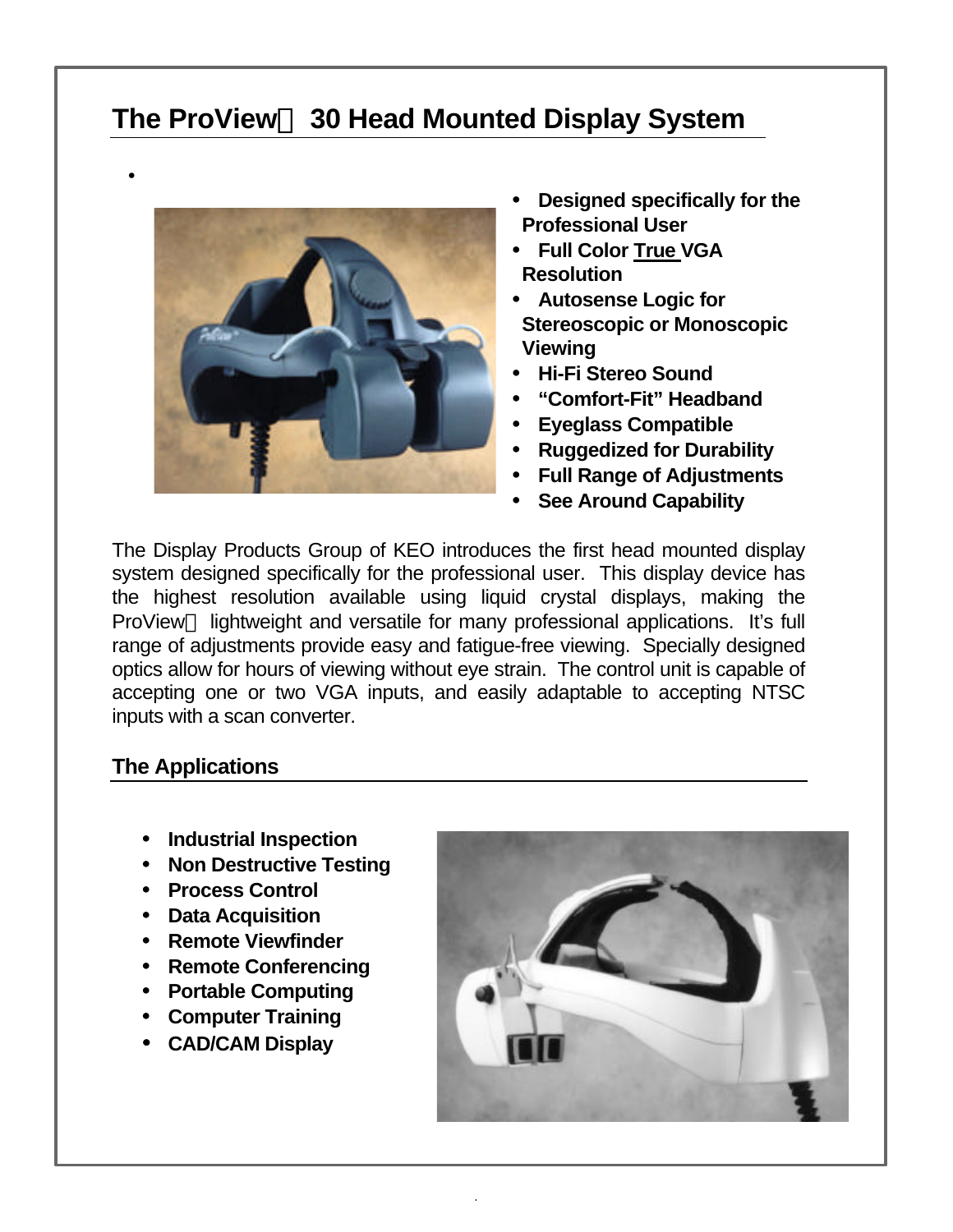## **The ProView<sup>™</sup> 30's Specifications**

| <b>DISPLAY</b>      | Type LCD               | 2 full color, active matrix TFT, high speed polysilicon LCDs   |
|---------------------|------------------------|----------------------------------------------------------------|
|                     |                        | $(2) - (640 \times 3) \times 480$                              |
|                     | Resolution/Eye         | 2.25 arcmin/color group                                        |
|                     | <b>Brightness</b>      | 25 foot lamberts                                               |
|                     | Contrast               | 25:1                                                           |
| <b>OPTICAL</b>      | <b>Field of View</b>   | 30° diagonal - 18° (V) x 24° (H)                               |
|                     | Transmission           | Non see through                                                |
|                     | Optics                 | Plastic aspheric lens - independent optical paths for each eye |
|                     | Eye Relief             | Eyeglasses compatible, 50 mm                                   |
|                     | <b>Exit Pupil</b>      | Non pupil forming                                              |
|                     | Overlap                | 100%                                                           |
|                     | Stereo/Mono            | Yes                                                            |
| <b>MECHANICAL</b>   | <b>IPD</b>             | Readily accessible on each display module                      |
|                     | <b>IPD Range</b>       | Meets 95th percentile male/female adult                        |
|                     | <b>HMD Weight</b>      | 32 ounces                                                      |
|                     | Headtracker            | Accommodates either Polhemus or Ascension                      |
|                     |                        | sensor                                                         |
| <b>CONTROL UNIT</b> | Video Inputs           | One or two VGA 640 x 480, H&V - TTL,                           |
|                     |                        | analog 0.7V P-P, 75 ohms, 60 Hz video inputs                   |
|                     |                        | Autosense for stereoscopic or monoscopic operation             |
|                     |                        | Internal and external sync                                     |
|                     | <b>Horizontal Scan</b> | 31.5 kHz                                                       |
|                     | $Rate(F_H)$            |                                                                |
|                     | <b>Vertical Scan</b>   | 60.0 Hz                                                        |
|                     | Rate                   |                                                                |
|                     | Genlocked Inputs       | Independent phased locked loops for left and right eye         |
|                     | Cable Length           | 20 feet                                                        |
|                     | <b>Video Outputs</b>   | 2 VGA video loops to display monitor                           |
|                     | Controls               | Audio adjust: mono control                                     |
|                     | Indicators (LED)       | Power on/off                                                   |
|                     | Connectors             | Video in                                                       |
|                     |                        | VGA, 15 pin DA, female, (video in) 2                           |
|                     |                        | VGA, 15 pin DA, female, (video out for monitor) 2              |
|                     |                        | BNC barrel connectors, RGB H&V, (video in) 2 sets              |
|                     |                        | RCA connectors, (stereo audio com pass through) 2              |
|                     |                        | (cables are not provided to either video or audio connectors)  |
|                     |                        |                                                                |
|                     | Power                  | 120 VAC, 60 Hz, or 240 VAC, 50 Hz, 25W                         |
|                     |                        | (power cable included)                                         |

Display Products Group Kaiser Electro-Optics, Inc. 2752 Loker Avenue West, Carlsbad, CA 92008 T: 760.438.9255 F: 760.438.6875 e-mail: info@keo.com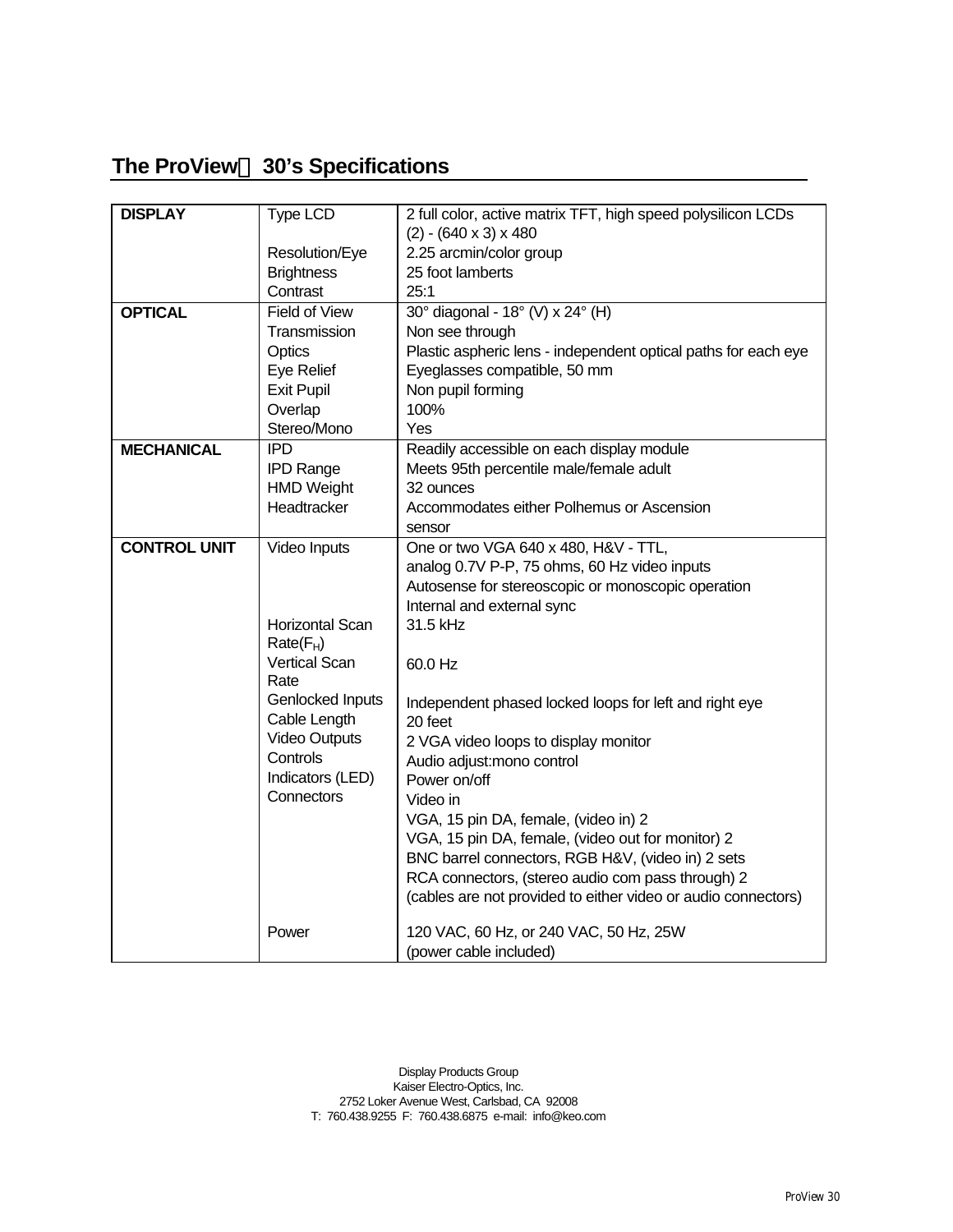## **The ProView 40ST/50st Head Mounted Display Systems**



•

• **AMLCD True Full Color VGA Resolution (922,000 Color Dots)** • **See Through Optics Design (Infinity focus/non pupil forming)** • **Brightness Control on the Head**

- **Parallel non-interlaced VGA Inputs**
- **Drift-free AMLCD Technology**
- **Dual Input Stereo Viewing**
- **Eyeglass Compatible**
- **Milcom Audio System**
- **ANVIS or ProView™ Interface**
- **Full Range of Adjustments**

**The Diplay Products Group of Kaiser Electro-Optics introduces the industry's first Full Color VGA Resolution See-Through HMD system. This device uses high resolution Active Matrix Liquid Crystal Displays, making the ProView40ST or 50ST lightweight and versatile for simulation and industrial applications. With its ANVIS interface, it can either be configured to military and commercially available** helmets or the ProView<sup>™</sup> headband. The full range of adjustments provide easy **and fatigue-free viewing. The control unit accepts two VGA inputs for wide field stereo viewing.**

## **The Applications**

- **Virtual Environment Simulation**
- **Flight Training**
- **Non Destructive Testing**
- **Data Acquisition**
- **Mission Rehearsal**
- **Part Task Training**
- **CAD/CAM Display**
- **3 D Visualization**
- **Command & Control**
- **Instrumentation Display**
- **Augmented Reality**

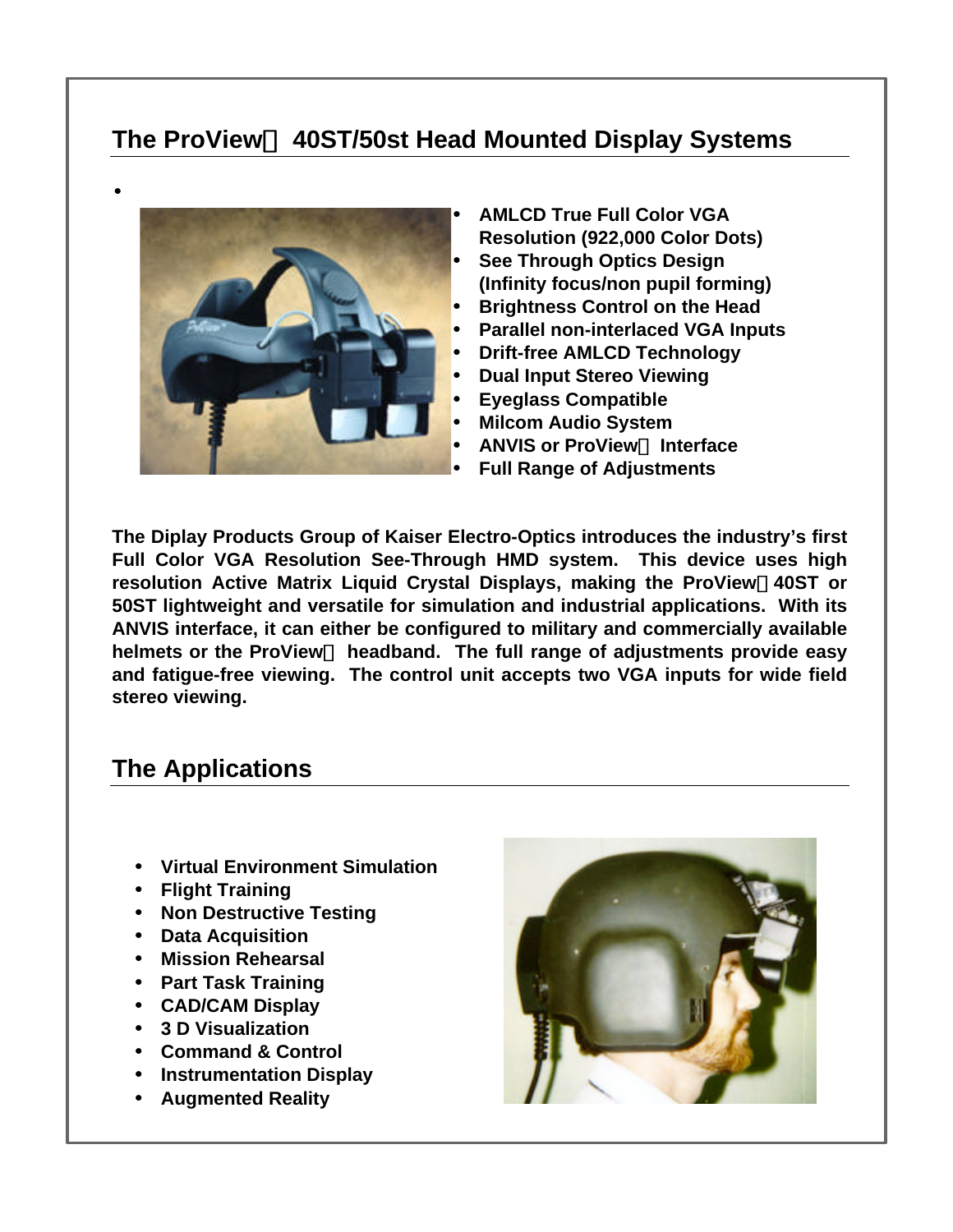# **The ProView 40ST / 50ST Specifications**

| <b>DISPLAY</b>      | Type LCD                       | 2 full color, active matrix TFT, high speed polysilicon LCDs                                           |
|---------------------|--------------------------------|--------------------------------------------------------------------------------------------------------|
|                     |                                | $(2) - (640 \times 3) \times 480$                                                                      |
|                     | Resolution/Eye                 | 3.4 arcmin/color group                                                                                 |
|                     | <b>Brightness</b>              | 6 foot lamberts                                                                                        |
|                     | Contrast                       | 20:1                                                                                                   |
| <b>OPTICAL</b>      | <b>Total Field of View</b>     | PV40ST: 27° (V) X 36° (H) PV50ST: 54° (V) X 47° (H)                                                    |
|                     | Transmission                   | See through                                                                                            |
|                     | Optics                         | Dual Reflective - independent optical paths for each eye                                               |
|                     | Eye Relief                     | Eyeglasses compatible                                                                                  |
|                     | Exit Pupil                     | Non pupil forming                                                                                      |
|                     | Overlap                        | PV40ST: Full Overlap PV50ST 25° Overlap                                                                |
| <b>MECHANICAL</b>   | $\overline{IPD}$               | Readily accessible in front of each display module                                                     |
|                     | <b>IPD Range</b>               | Meets 95th percentile male/female adult                                                                |
|                     | Audio                          | Head phones-Milcom System (included in helmet)                                                         |
|                     | Intercom                       | Built in microphone-Milcom System (included in helmet)                                                 |
|                     | <b>Head Mount Choices</b>      | HGU-56/P, HGU-33/P, SPH-4B Helmets or ProView™ headband with                                           |
|                     |                                | <b>ANVIS</b> interface                                                                                 |
|                     | <b>HMD Weight</b>              | PV40ST: Display Module 1.3 lbs  PV50ST: 1.3lbs, with helmet 2.7lb                                      |
|                     | Headtracker                    | Accommodates either Polhemus or Ascension sensor                                                       |
| <b>CONTROL UNIT</b> | Video Inputs                   | PV40ST: One or two VGA 640 x 480, H & V-TTL analog 0.7V P-P,                                           |
|                     |                                | 75 ohms, 60 Hz video inputs                                                                            |
|                     |                                | Autosense for stereoscopic or monoscopic operation                                                     |
|                     |                                | Internal and external sync                                                                             |
|                     |                                | NOTE: PV50ST requires two parallel inputs (above) for separate eye                                     |
|                     |                                | points                                                                                                 |
|                     | <b>Horizontal Scan</b>         | 31.5 kHz                                                                                               |
|                     | $Rate(F_H)$                    |                                                                                                        |
|                     | Vertical Scan Rate             | 60.0 Hz                                                                                                |
|                     | Genlocked Inputs               | Independent phased locked loops for left and right eye                                                 |
|                     | Cable Length                   | 20 feet                                                                                                |
|                     | <b>Video Outputs</b>           | 2 VGA video loops to display monitor                                                                   |
|                     | Controls                       | Audio adjust: mono control                                                                             |
|                     | Indicators (LED)<br>Connectors | Power on/off, Valid video input                                                                        |
|                     |                                | VGA, 15 pin DA, female, (video in) 2                                                                   |
|                     |                                | VGA, 15 pin DA, female, (video out for monitor) 2<br>BNC barrel connectors, RGB H&V, (video in) 2 sets |
|                     |                                | RCA connectors, (stereo audio com pass through) 2                                                      |
|                     |                                | (cables are not provided to either video or audio connectors)                                          |
|                     | Power                          | 120 VAC, 60 Hz, or 240 VAC, 50 Hz, 25W (power cable included)                                          |
|                     |                                |                                                                                                        |

**Display Products Group Kaiser Electro-Optics, Inc. 2752 Loker Avenue West, Carlsbad, CA 92008 T: 760.438.9255 F: 760.438.6875 e-mail:** info@keo.com

Note: Kaiser reserves the right to make design changes for product improvements.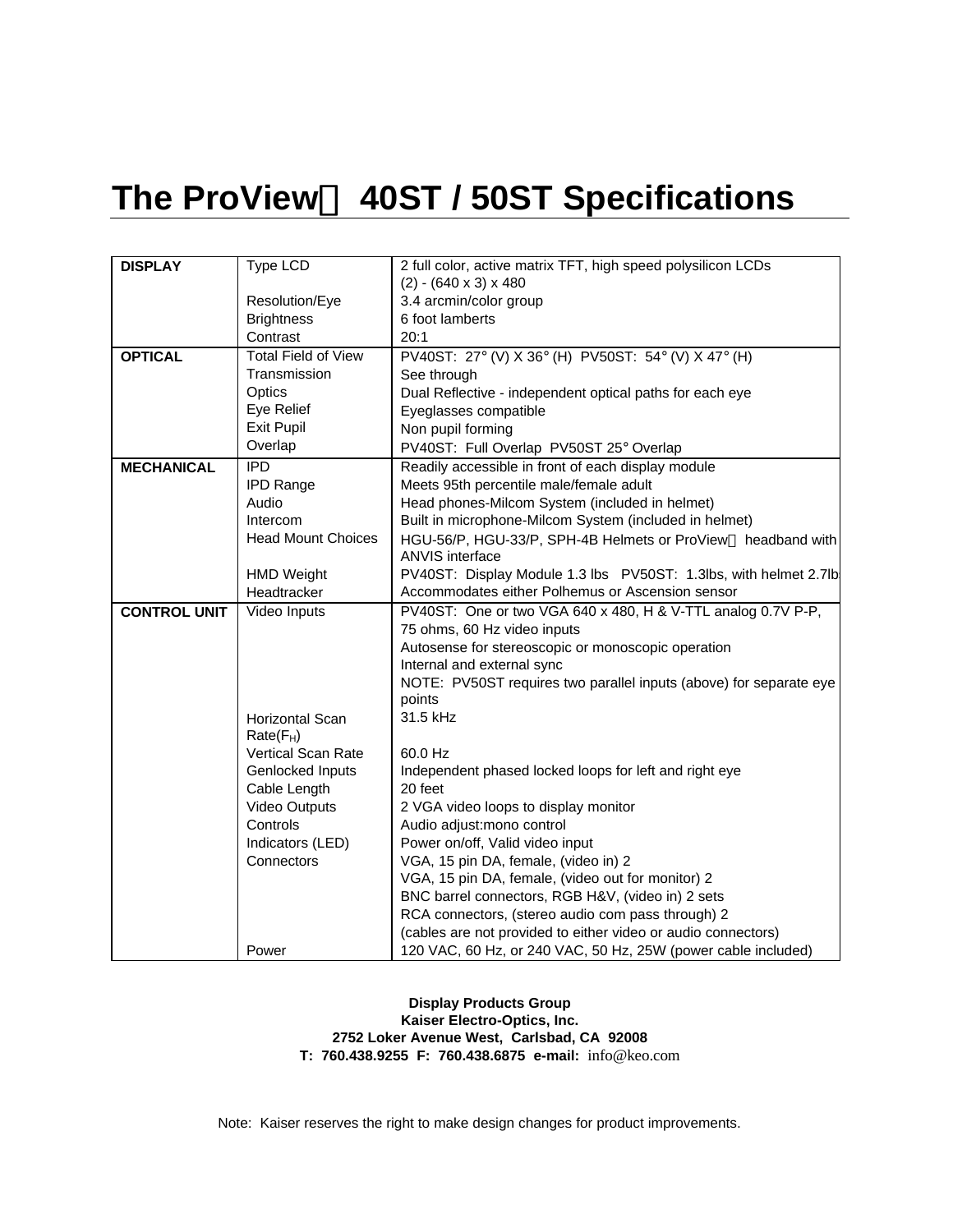## **The ProView 60 Head Mounted Display System**



- **Full Color True VGA Resolution**
- **100% Overlap**
- **Autosense Logic for Stereoscopic or Monoscopic Viewing**
- **Hi-Fi Stereo Sound**
- **"Comfort-Fit" Headband**
- **Eyeglass Compatible**
- **Ruggedized for Durability**
- **Full Range of Adjustments**
- **Hi Contrast and Brightness**

The Display Products Group of KEO introduces the ProView 60, a 60 degree field of view HMD. This display device has the highest resolution available using liquid crystal displays, making the ProView<sup> $TM$ </sup> lightweight and versatile for many simulation and training applications. Clear, crisp imagery offers virtual environment training a more realistic experience. It's full range of adjustments provide easy and fatigue-free viewing. Specially designed optics allow for hours of viewing without eye strain. The control unit is capable of accepting one or two VGA inputs, allowing versatility in monoscopic or true stereoscopic viewing.

.

### **The Applications**

- **Virtual Environments**
- **Simulation & Training**
- **Augmented Reality**
- **Command & Control**
- **3D Visualization**
- **Flight Training**
- **Portable Computing**
- **Computer Training**
- **CAD/CAM Display**

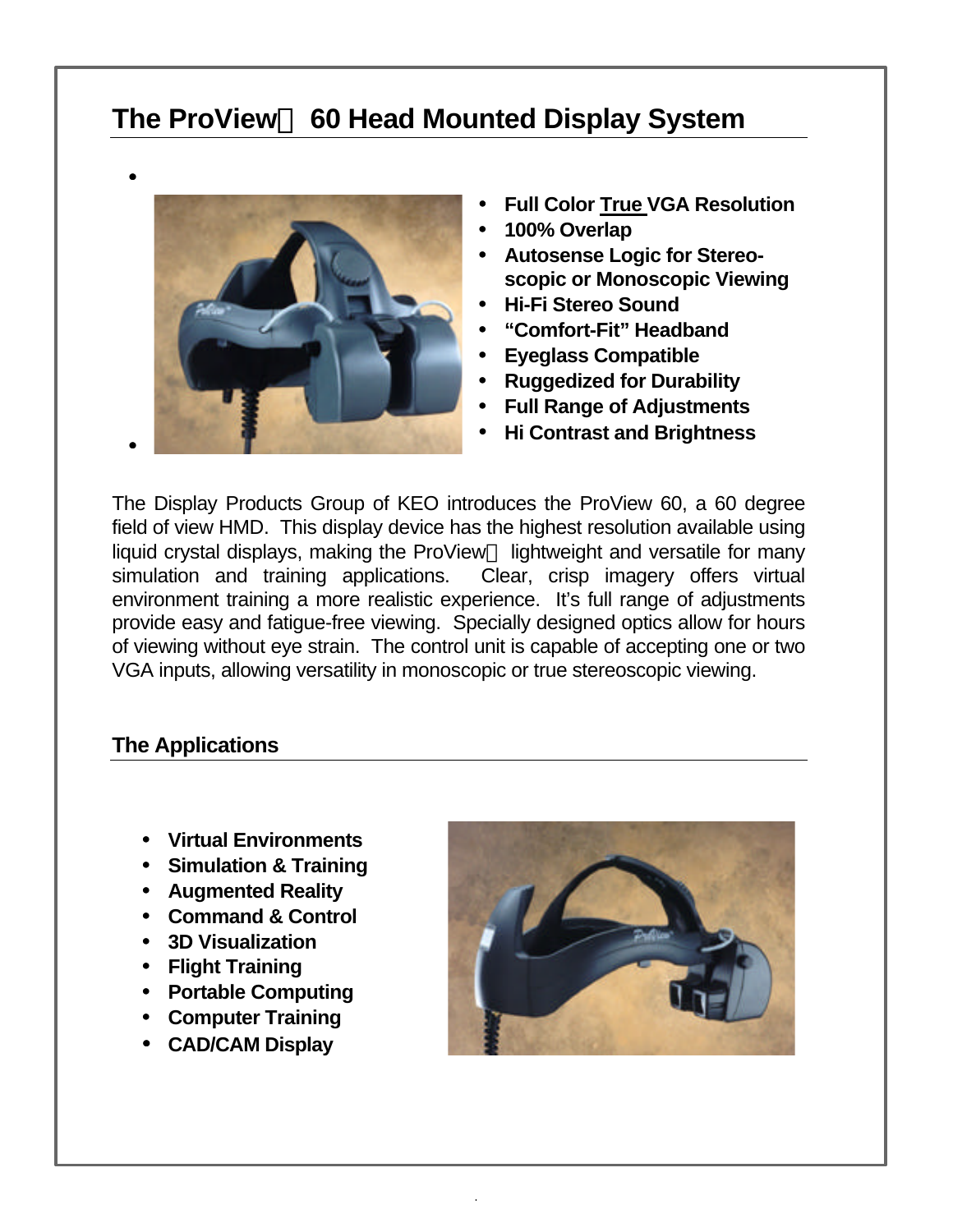## **The ProView<sup>™</sup> 60's Specifications**

| <b>DISPLAY</b>      | <b>Type LCD</b>               | 2 full color, active matrix TFT, high speed polysilicon LCDs      |
|---------------------|-------------------------------|-------------------------------------------------------------------|
|                     |                               | $(2) - (640 \times 3) \times 480$                                 |
|                     | Resolution/Eye                | 4.5 arcmin/color group<br>25 foot lamberts                        |
|                     | <b>Brightness</b><br>Contrast | 25:1                                                              |
|                     |                               |                                                                   |
| <b>OPTICAL</b>      | <b>Field of View</b>          | 60° diagonal - 36° (V) x 48° (H)                                  |
|                     | Transmission                  | Non see through                                                   |
|                     | Optics                        | Plastic aspheric lens - independent optical paths for each eye    |
|                     | Eye Relief                    | Eyeglasses compatible, 20 mm                                      |
|                     | <b>Exit Pupil</b>             | Non pupil forming                                                 |
|                     | Overlap                       | 100%                                                              |
|                     | Stereo/Mono                   | Yes                                                               |
| <b>MECHANICAL</b>   | <b>IPD</b>                    | Readily accessible on each display module                         |
|                     | <b>IPD Range</b>              | Meets 95th percentile male/female adult                           |
|                     | <b>HMD Weight</b>             | 30 ounces                                                         |
|                     | Headtracker                   | Accommodates either Polhemus or Ascension                         |
|                     |                               | sensor                                                            |
| <b>CONTROL UNIT</b> | Video Inputs                  | One or two VGA 640 x 480, H&V - TTL,                              |
|                     |                               | analog 0.7V P-P, 75 ohms, 60 Hz video inputs                      |
|                     |                               | Autosense for stereoscopic or monoscopic operation                |
|                     |                               | Internal and external sync                                        |
|                     | <b>Horizontal Scan</b>        | 31.5 kHz                                                          |
|                     | $Rate(F_H)$                   |                                                                   |
|                     | <b>Vertical Scan</b><br>Rate  | 60.0 Hz                                                           |
|                     | Genlocked Inputs              |                                                                   |
|                     | Cable Length                  | Independent phased locked loops for left and right eye<br>20 feet |
|                     | <b>Video Outputs</b>          | 2 VGA video loops to display monitor                              |
|                     | Controls                      | Audio adjust: mono control                                        |
|                     | Indicators (LED)              | Power on/off                                                      |
|                     | Connectors                    | Video in                                                          |
|                     |                               | VGA, 15 pin DA, female, (video in) 2                              |
|                     |                               | VGA, 15 pin DA, female, (video out for monitor) 2                 |
|                     |                               | BNC barrel connectors, RGB H&V, (video in) 2 sets                 |
|                     |                               | RCA connectors, (stereo audio com pass through) 2                 |
|                     |                               | (cables are not provided to either video or audio connectors)     |
|                     |                               |                                                                   |
|                     | Power                         | 120 VAC, 60 Hz, or 240 VAC, 50 Hz, 25W                            |
|                     |                               | (power cable included)                                            |

Display Products Group Kaiser Electro-Optics, Inc. 2752 Loker Avenue West, Carlsbad, CA 92008 T: 760.438.9255 F: 760.438.6875 e-mail: info@keo.com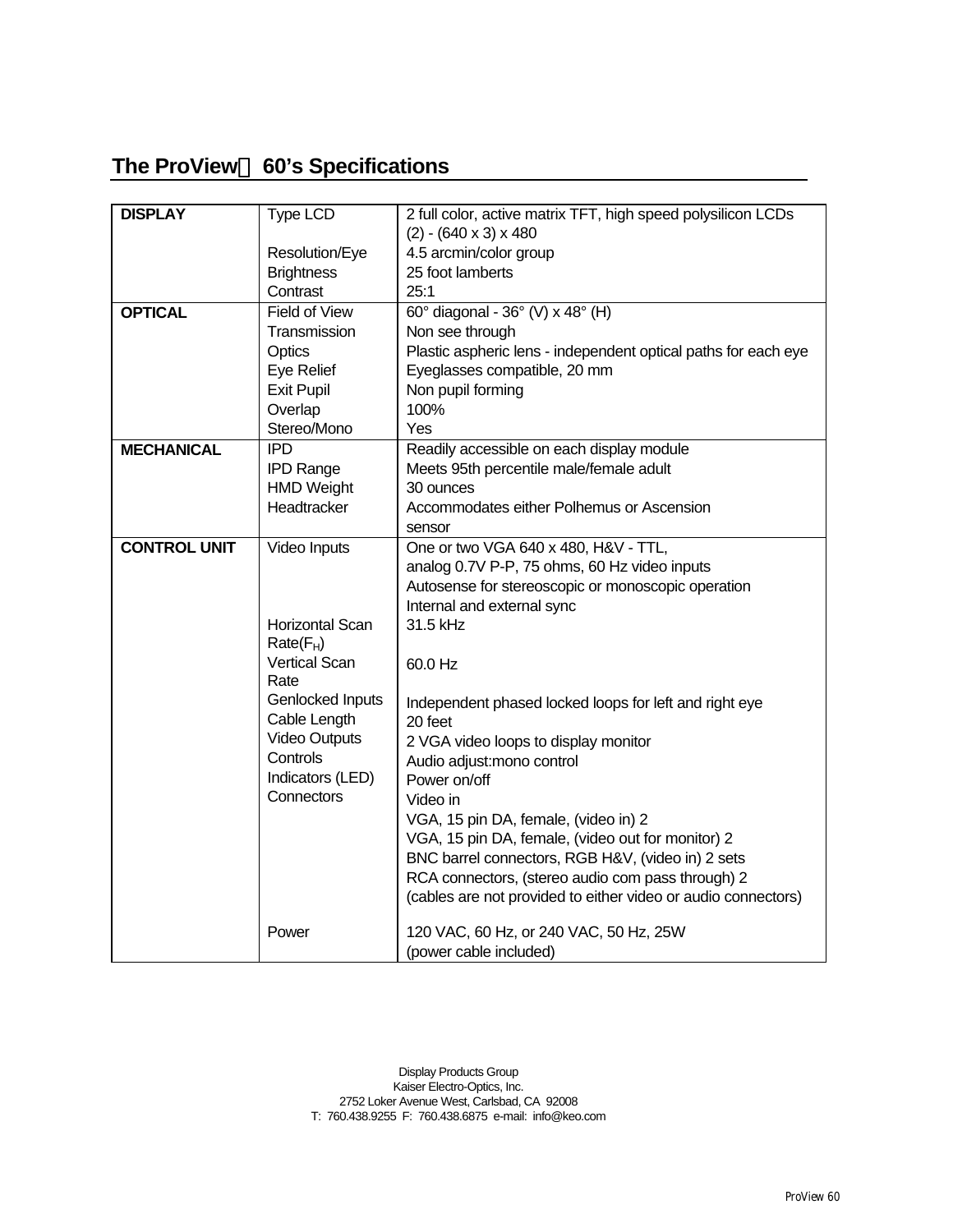# **The ProView™ 80 Head Mounted Display System**



- **Designed specifically for the**
- **Professional User**
- **Full Color True VGA**
- **Resolution**
- **Autosense Logic for**
- **Stereoscopic or**
- **Monoscopic Viewing**
- **"Comfort-Fit" Headband**
- **Eyeglass Compatible**
- **Ruggedized for Durability**
- **Full Range of Adjustments**

The ProView<sup> $TM$ </sup> 80 is the first wide field of view head mounted display system designed specifically for the professional user. This display device has the highest resolution available using liquid crystal displays, making the ProView<sup>™</sup> lightweight and versatile for many professional applications. With a 30° overlap, the total field of view becomes 112°, giving the user an immersive environment. It's full range of adjustments provide easy and fatigue-free viewing. Specially designed optics allow for hours of viewing without eye strain. The control unit is capable of accepting one or two VGA inputs, allowing for stereoscopic viewing.

.

### **The Applications**

- **Virtual Environment**
- **Simulation Tasks**
- **Command & Control**
- **Data Acquisition**
- **CAD/CAM Display**
- **3 D Visualization**
- **Flight Training**
- **Computer Training**
- **Remote Sensor Use**



• **See Around Capability**